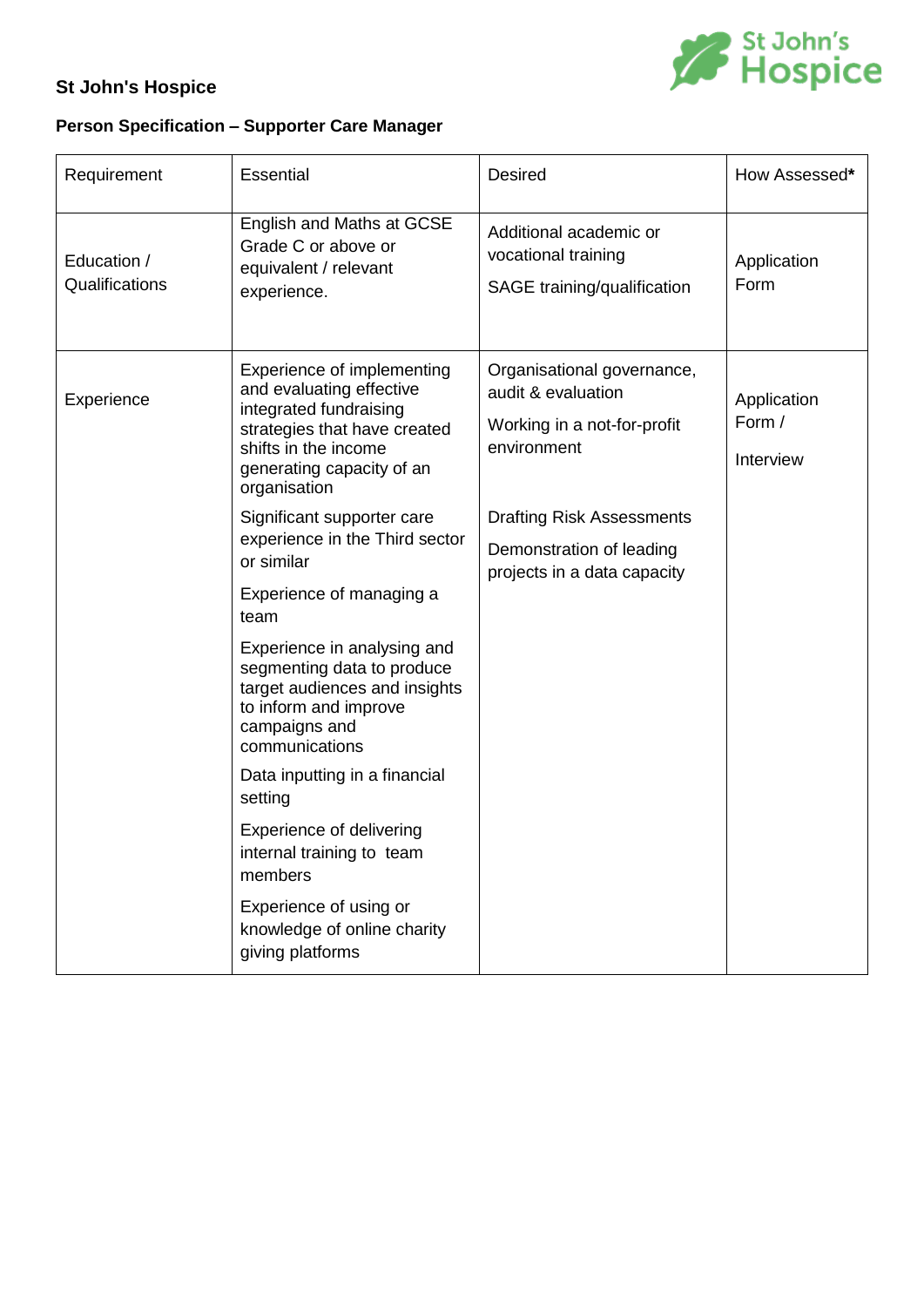|                                   | Knowledge of Charity Sector                                                                                                                                               |                                 |
|-----------------------------------|---------------------------------------------------------------------------------------------------------------------------------------------------------------------------|---------------------------------|
| Knowledge and<br><b>Skills</b>    | High level of administrative<br>skills                                                                                                                                    | Application<br>Form / Interview |
|                                   | Working with & managing<br>volunteers                                                                                                                                     | / Practical Test                |
|                                   | Ability to multi-task                                                                                                                                                     |                                 |
|                                   | Ability to produce reports,<br>spreadsheets & briefings                                                                                                                   |                                 |
|                                   | Strong organisational &<br>planning skills                                                                                                                                |                                 |
|                                   | Excellent time management                                                                                                                                                 |                                 |
|                                   | Competent knowledge of<br>DPA, GDPR, FR Regulator<br>requirements                                                                                                         |                                 |
|                                   | High attention to<br>detail/accuracy                                                                                                                                      |                                 |
|                                   | Able to manage and prioritise<br>workload                                                                                                                                 |                                 |
|                                   | Proven track record of an<br>ability to work independently<br>and be self-motivated                                                                                       |                                 |
|                                   | Excellent working knowledge<br>of fundraising databases                                                                                                                   |                                 |
|                                   | Proven computer literacy in<br>Microsoft 365 including<br>expertise in CRM databases<br>and email marketing systems                                                       |                                 |
| Values and personal<br>attributes | A proven self-starter with the<br>ability to prioritise and deliver<br>high quality work, excellent<br>team working and<br>collaboration across the wider<br>organisation | Application<br>Form / Interview |
|                                   | Ability to listen to & act on<br>feedback                                                                                                                                 |                                 |
|                                   | Integrity, discretion & be able<br>to respect confidentiality                                                                                                             |                                 |
|                                   | Courteous & respectful of<br>others                                                                                                                                       |                                 |
|                                   | Tactful, sensitive, tolerant,<br>flexible & positive manner                                                                                                               |                                 |
|                                   |                                                                                                                                                                           |                                 |